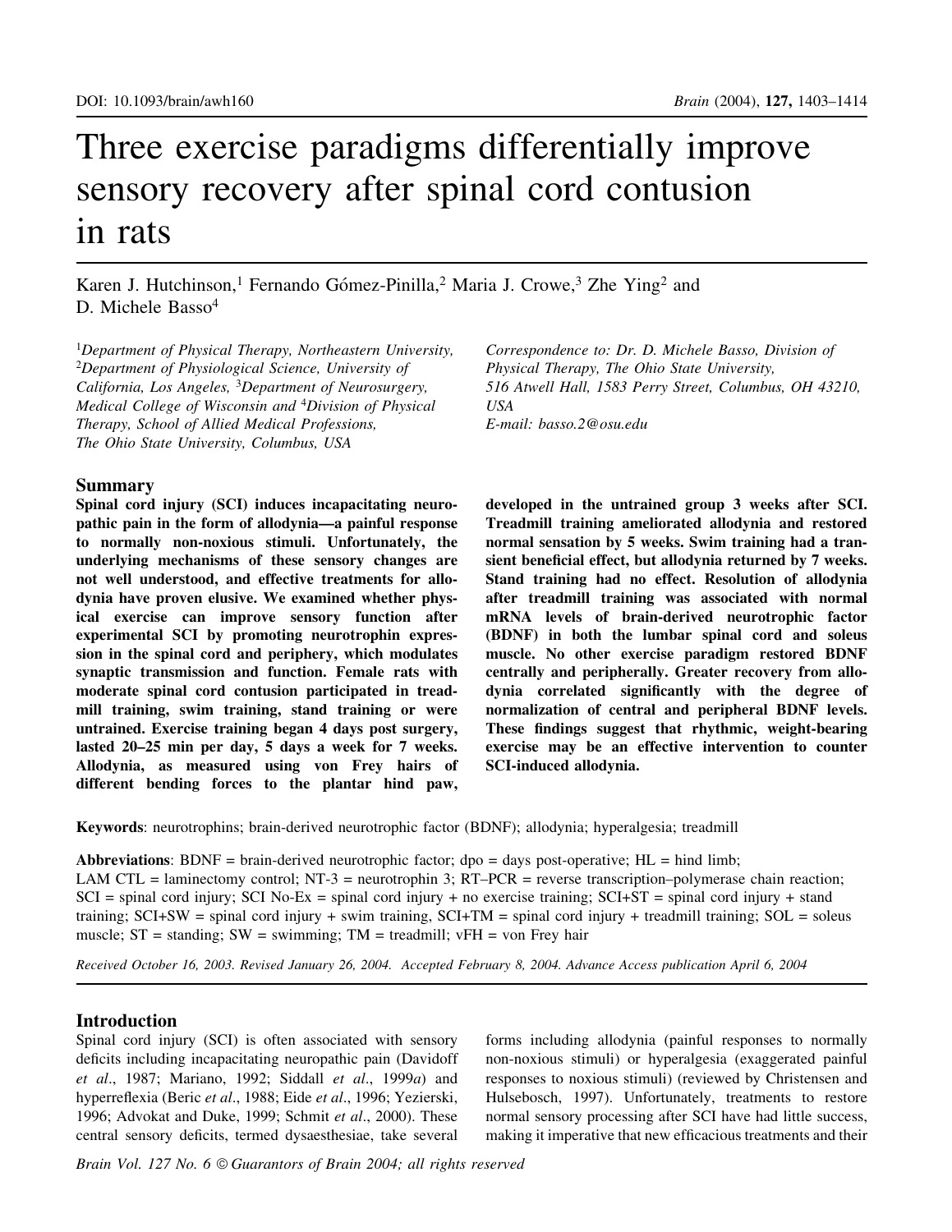mechanisms of actions be identified. Physical activity improves motor function following neurological impairment in clinical and experimental settings. Interestingly, several studies suggest physical activity might be an effective treatment for improving sensory function (Hesse et al., 1995; Skinner et al., 1996; Edgerton et al., 1997; Harkema et al., 1997; Trimble et al., 1998).

A form of physical activity commonly investigated is treadmill training. Treadmill training can improve sensory function, given its effects on molecular systems involved with synaptic transmission and function. It has been shown to affect production of neurotrophins such as brain-derived neurotrophic factor (BDNF) and neurotrophin 3 (NT-3) in the spinal cord and skeletal muscle (Gomez-Pinilla et al., 2002). These neurotrophins are found in motor neurons (for a review see Mendell et al., 2001), skeletal muscle (Griesbeck et al., 1995) and sensory neurons (Ernfors et al., 1990; Apfel et al., 1996). BDNF is localized to synaptic vesicles in the dorsal horn (Michael et al., 1997), modulates sensory input within the spinal cord (Kerr et al., 1999; Mendell et al., 1999), and is required for tactile discrimination by slow adapting mechanoreceptors (Carroll *et al.*, 1998). However, the role that exercise and neurotrophins play on recovery of sensory function after SCI is unknown. Synapsin I is a vesicleassociated phosphoprotein, whose synthesis and phosphorylation are under the regulation of BDNF (Wang et al., 1995; Jovanovic et al., 1996) and NT-3. Synapsin I contributes to synaptic plasticity through modulation of neurotransmitter release (Baekelandt et al., 1994; Melloni et al., 1994; Wang et al., 1995), formation and maintenance of presynaptic structure (Takei et al., 1995) and axonal elongation (Akagi et al., 1996), thereby mediating BDNF-induced changes.

The beneficial effects of exercise and neurotrophins on functional recovery are likely to rely on activity-dependent events within select circuits activated by particular patterns of movements. The effects of treadmill locomotion on functional recovery can be attributed to load application on the affected limbs (Harkema et al., 1997). Alternatively, improvement in sensory processing after SCI occurred using passive rhythmic hind limb (HL) cycling with little or no load on the limbs (Skinner et al., 1996). Given the limited information regarding rhythmicity, load or a combination of both on sensory recovery after SCI, we tested the efficacy of three clinically feasible exercise paradigms—swimming, standing and treadmill training. Swimming (SW) requires rhythmic HL alternation with little load. Standing (ST) in an upright position places a static load across the HLs without rhythmicity, similar to standing frames used in neurorehabilitation of patients with SCI. Treadmill (TM) training incorporates both HL load and rhythmicity, and is being tested in a randomized clinical trial for patients with acute SCI. In the present study, we evaluated the differential effects of treadmill locomotion, swimming and standing on restoration of sensation following SCI and the role of neurotrophins in this recovery.

# Material and methods Subjects

The Ohio State University Institutional Laboratory Animal Care and Use Committee approved all procedures for these experiments. Forty-seven female Sprague Dawley rats weighing 250-300 g were randomly assigned to a laminectomy control (LAM CTL,  $n = 7$ ) group or they received a moderate spinal cord contusion injury and were assigned to treadmill training (SCI+TM,  $n = 7$ ), swim training (SCI+SW,  $n = 10$ ), stand training (SCI+ST,  $n = 9$ ) or untrained (SCI No-Ex,  $n = 6$ ) groups. Seven rats were excluded based on inappropriate biomechanical injury parameters, intolerance of anaesthesia or an inability to swim with the hind limbs  $(n = 1)$ . All outcome measures were collected and analysed in a blinded manner. Exercise training began at 4 days post-operative (dpo) lasting 20– 25 min per day, 5 days per week for 7 weeks.

#### SCI surgical procedures

Moderate SCI was produced using the Ohio State University injury device described previously (Bresnahan et al., 1987; Stokes et al., 1992; Hutchinson et al., 2001). Briefly, rats received antibiotic (gentocin 1 mg/kg) followed by ketamine/xylazine (80 mg/kg and 10 mg/kg, respectively). Removal of the T8 lamina exposed the meninges before suspending the rat in a spinal frame for stabilization. The impact probe was lowered onto the dura to a pressure of 3 kilodynes, then the surface of the cord was displaced 1.1 mm over a 20 ms epoch (Behrmann et al., 1992; Stokes et al., 1992) to produce a moderate contusion. Haemostasis was achieved before suturing the incision in layers. Subcutaneous lactated Ringer's solution (5 ml) and antibiotic spray were then administered. Bladders were manually expressed 2-3 times daily until spontaneous voiding returned (~2 weeks). Oral Vitamin C was given daily to all animals to prevent urinary tract infections. Rats survived 7 weeks and then received a lethal dose of ketamine/xylazine so that the spinal cord and muscle tissues could be collected.

### Exercise training paradigms

#### Task acquisition

Prior to surgery, animals were acclimated to their respective tasks (TM, SW, ST) during daily sessions for 1 week.

Treadmill: Animals performed daily quadrupedal locomotion on a treadmill (Simplex II, Columbus Instruments, Columbus, OH, USA) until they could maintain a forward position on the belt moving at 11±13 m/min and continuously drink from a liquid dispenser containing sugar water. Negative reinforcement (tail shock) was not used.

Swimming: Rats learned to swim across a glass tank  $(75 \times 48 \times 30$  cm) filled with tap water maintained at 35°C. After each pass, animals were removed from the end of the tank and given a short rest, the length of which depended on their past performance. These procedures facilitated a straight swimming trajectory across the tank and prevented escape behaviours. In addition, rats received intermittent positive reinforcement for successful trials (sugared cereal).

Standing: Rats were trained to stand in an upright position on their HLs in a small plexiglas container ( $25 \times 14 \times 30$  cm) for elevated food reward. Animals were continually enticed to search/explore on extended HLs for food and sucrose water, using their forelimbs for balance on the walls of the container. The rat was replaced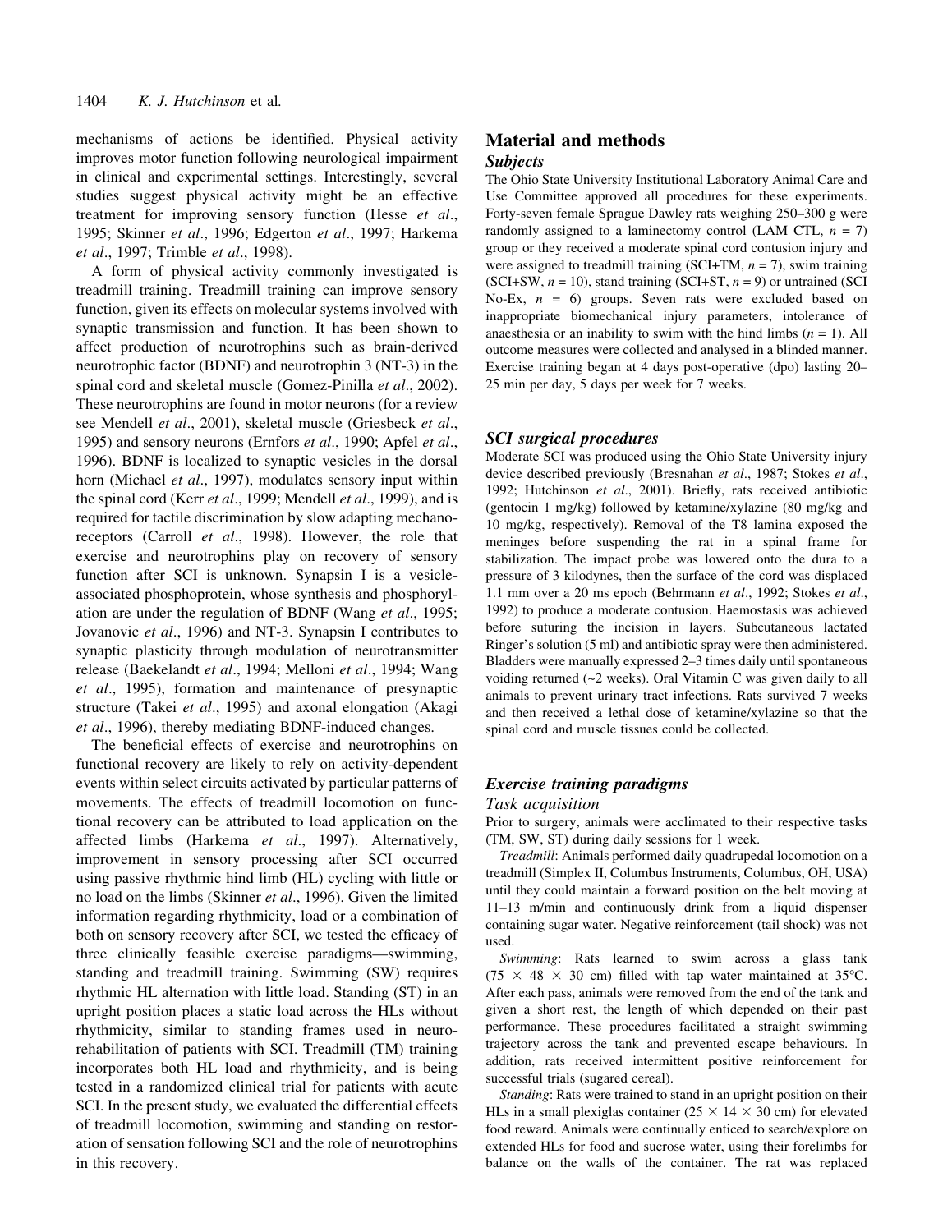immediately upright onto the HLs each time it attempted to place the forelimbs on the floor of the tank so that it completed  $\sim$ 20 min of continuous upright HL standing.

Animals not engaged in daily training (SCI No-Ex, LAM CTL) received sugared cereal rewards in their home cage 3–4 times per week. These animals were also handled for 10 min, twice a week for the duration of the study to minimize apprehension, which could impair performance during weekly collection of behavioural outcome measures.

#### Daily exercise training

Training began 4 dpo for all exercise groups and lasted for 20–25 min per day, 5 days per week for 7 weeks. We selected a 4-day delay in order to avoid over-stressing the rats and potentially impeding selfhydration. We have observed a predictable stress response evoked by the injury itself, which is marked by dark red porphyrin expression around the eyes and nose early after injury. This response tends to resolve within the first 4 days after injury. In addition, supplemental food and subcutaneous fluids to treat the dehydration that sometimes occurs following SCI were no longer necessary at this time point.

Treadmill: Trunk support was provided as needed by a custommade Lycra® vest that had holes cut out for the forelimbs with a Velcro<sup>®</sup> closure on the back. A spring, suspended from a cross bar located ~25.4 cm above the forward part of the treadmill, was attached to the vest to prevent backward drifting on the treadmill, but did not unweight the rat. On some vests, an extended piece of Lycra could be unrolled down to the hip flexor region to support the lower trunk. Elastic supports at the ends of the extended vest were handheld or attached to small hooks placed on the side walls of the treadmill to provide hindquarter support when necessary early after SCI. After  $\sim$ 3 $-4$  weeks of training, rats stepped without lower trunk support. Tail pinching has been shown to elicit stepping in SCI animal models, but may compromise independent locomotion off the treadmill (Lovely et al., 1986; Roy et al., 1991; Edgerton et al., 1997) and, therefore, was not employed in this study. Rest periods and treadmill speeds were adjusted on a daily basis according to the tolerance of each rat. When we observed signs of stress (i.e. porphyrin response, increased respiratory rate, increased defecation rate), the speed was lowered or the rat was removed from the treadmill for a brief rest period. The amount of time actually spent stepping was recorded for each animal in order to document a training effect.

Swimming: Initially after SCI, rats required a vest with narrow strips of closed-cell foam on the back to assist with flotation, and they primarily used the forelimbs to swim. The foam was sufficient to keep the head above the water only when the rat swam. The foam was removed after 4-5 sessions when swimming movements of the HLs began to emerge and were sufficient to keep the rat afloat. Daily notation of HL swim performance included extent of movements and relative frequency of kick cycles. Time engaged in swimming was recorded for each animal to measure training effects. Rest periods of up to 2 min after each bout of swimming were provided early after SCI to avoid inducing marked stress and non-compliance of the rat. Rest times were gradually shortened to 30 s as the HL swimming movements increased.

Standing: Initially, rats could not stand on their HLs; therefore, we placed their forelimbs on a box (10  $\times$  10  $\times$  5 cm) in order to facilitate weight-bearing on the HLs. The box was removed by the fourth training session. As HL weight-bearing performance improved, the height of food reward was raised for the training session. As a measure of training effects, the highest height at which the animal successfully retrieved food rewards and the total time spent in HL weight-bearing postures was recorded for each animal.

#### Behavioural testing

#### Sensory function: innocuous stimulus

Rats were acclimated to the testing procedures  $(2 \times 10 \text{ min} \text{ session})$ prior to the onset of behavioural testing. Rats stood on an elevated  $\frac{1}{4}$  inch wire mesh floor encased with an inverted plastic cage  $(20 \times 10 \times 10 \text{ cm})$  to confine their movement. They received sugared cereal rewards throughout testing to keep them from attending to the movements and procedures of the examiner. After a 10 min acclimation period in the apparatus, an 8.5 g von Frey hair (vFH) (Stoelting, Wood Dale, IL, USA; 2.5 to 125 g) was applied to the plantar surface of the foot, ~1 cm posterior to the footpad of the middle phalange, from underneath the elevated wire mesh floor. The vFH was applied with a pressure that caused a slight bend in the hair after which the stimulus was removed. If the rat retracted the hind paw, the next lower vFH in the series was applied. If the rat did not retract its hind paw in response to the stimulus, the next higher vFH in the series was applied. The series of vFH are calibrated to increase logarithmically. Any stimulus that lifted the paw, thereby producing proprioceptive rather than tactile input, was discarded and retested. After 20 stimuli presentations, the lowest gram force which produced a retraction at least 50% of the time determined the response threshold (psychometric threshold) (Dixon, 1948; Chaplan et al., 1994; Lindsey et al., 2000). We conducted the test unilaterally and arbitrarily selected the right HL for testing. The data were analysed with a repeated measures ANOVA (analysis of variance) and Scheffe's post hoc test. Thresholds were measured preoperatively and 7, 21, 28, 35, 42 and 49 dpo SCI. The 1-week values were discarded, however, as the rats did not have sufficient motor control at this point after SCI to lift their paw away from the stimulus. Response thresholds were determined on a subset of animals ( $n = 20$ , 4-6 rats per group).

#### Sensory function: noxious stimulus

The flexor withdrawal response, elicited by a noxious pinch applied with the fingernails between the second and third metatarsals of the right hind paw, was videotaped for kinematic analysis. Given the difficulty of determining the stimulus intensity of the pinch, we controlled as many variables as possible in order to yield reliable data. A single examiner, who was blind to the condition of the animal, randomly evaluated rats on each testing day. Testing occurred at the same time of the light/dark cycle on each testing day. The hindquarters of the rat were shaved and tattoos were placed over bony prominences of the HL under anaesthesia to ensure consistent marker placement throughout the study. Markers were positioned over the pelvic crest, greater trochanter, lateral femoral condyle, lateral malleolus and the head of the fifth metatarsal. A Panasonic wv-c1350 CCD video camera connected to a Panasonic VCR (image capture 60 fields/s) recorded the lateral view of the animal. Images were downloaded onto a personal computer and hand-digitized using the Peak Motus Motion Analysis System (Peak Performance Technologies, Inc., Englewood, CO, USA). Data were optimally smoothed using a Butterworth filter. Movement time (from the first frame when movement occurred until maximum flexion of all three HL joints was reached) and excursion of hip, knee and ankle movements were analysed using one-way ANOVAs and Scheffe's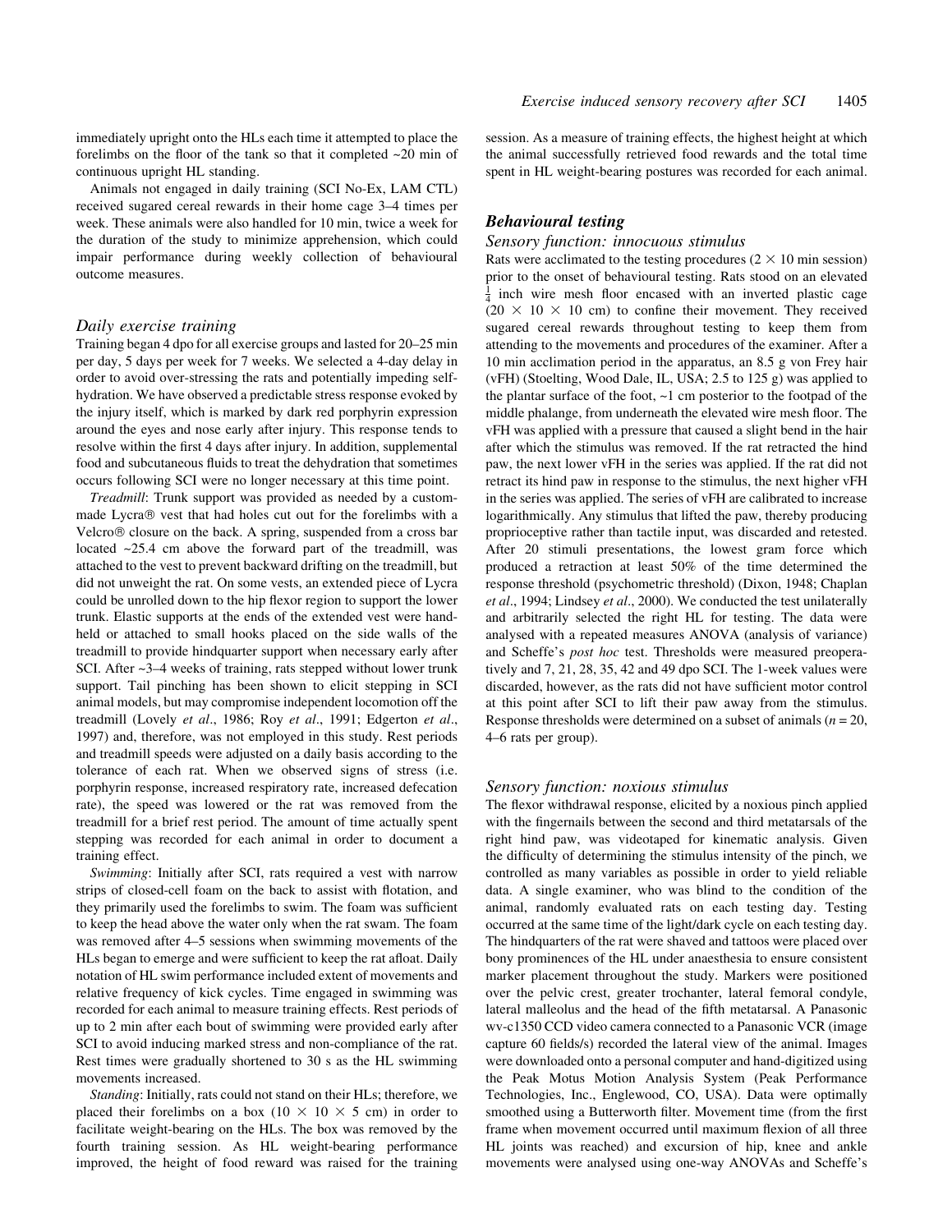post hoc test. Trials in which rats rotated out of the 2D plane of the camera were not included in analyses.

#### Lesion epicentre measurements

Unfixed spinal cord tissue containing the lesion centre or laminectomy site (1 cm block) was post-fixed in 10% neutral buffered formalin for several days before being embedded in paraffin. Every fifth transverse section  $(20 \mu m)$  was collected and stained with luxol fast blue. The section containing the largest central core lesion with the least myelin-stained tissue was identified as the lesion epicentre. The average location of the tissue section representing the lesion epicentre was used as a reference for identifying the `epicentre' in LAM CTL rats. Tissue sections were digitized at  $20\times$  for computerized image analysis (MCID-M4, Imaging Research, Ontario, Canada) and the border of spared white matter was outlined manually. White matter was considered `spared' if the myelin stain was dense, contiguous and grossly normal in appearance, with little or no gliosis and few swollen axons or vacuoles (Behrmann et al., 1992). Tissue sparing was expressed as the area occupied by spared white matter per total cross-sectional area of the cord measured at the lesion epicentre.

## Neurotrophin expression: isolation of total RNA and real-time quantitative RT-PCR

Lumbar spinal cord tissue (L1-4) and soleus muscle (SOL) was dissected from the animal under deep anaesthesia and sterile conditions. The tissue was immediately frozen in liquid nitrogen and stored at  $-80^{\circ}$ C for further mRNA processing.

Total RNA was isolated using RNA STAT-60 kit (TEL-TEST, Inc., Friendswood, TX, USA) per the manufacturer's protocol. The mRNAs for BDNF, synapsin I and NT-3 were measured by TaqMan real-time quantitative reverse transcription polymerase chain reaction (RT-PCR) using ABI PRISM 7700 sequence detection system (Applied Biosystems, Foster City, CA, USA). This system directly detects the RT-PCR product with no downstream processing. This is accomplished with the monitoring of the increase in fluorescence of a dye-labelled DNA probe specific for each factor under study plus a probe specific for the glyceraldehyde-3-phosphate dehydrogenase (GADPH) gene used as an endogenous control for the assay. Total RNA (100 ng) was converted into cDNA using TaqMan EZ RT-PCR Core reagents (Perkin-Elmer, Branchburg, NJ, USA). The sequences of probes, forward and reverse primers as designed by Integrated DNA Technologies (Coralville, IA, USA) were:

BDNF: (5¢-AGTCATTTGCGCACAACTTTAAAAGTCTGC-ATT-3'), forward (5'-GGACATATCCATGACCAGAAAGAAA-3'), reverse (5'-GCAACAAACCACAACATTATCGAG-3');

Synapsin I: (5'-CATGGCACGTAATGGAGACTACCGCA-3'), forward (5'-CCGCCAGCTGCCTTC-3<sup>1</sup>), reverse (5'-TGCAGC-CCAATGACCAAA-');

NT-3: (5'-TGACCGACAAGTCCTCAGCCATTGAC-3'), forward (5'-TGTGACAGTGAGAGCCTGTGG-3'), reverse (5'-TGTAACCTGGTGTCCCCGAA-3').

An oligonucleotide probe (5'-CCGACTCTTGCCCTTCGAAC-3') specific for the rat GADPH gene was used as an endogenous control to standardize the amount of sample RNA. The RT-reaction conditions were 2 min at 50°C as initial step to activate uracil glycosylase, followed by 30 min at 60°C as reverse transcription and completed by uracil glycosylase deactivation at 95°C for 5 min. The

40 cycles of two-step PCR-reaction conditions were 20 s at 94°C and 1 min at  $62^{\circ}$ C.

#### Statistical analysis

vFH data were analysed with a two way repeated measures ANOVA (group  $\times$  time) and Tukey's *post hoc* tests. Neurotrophin levels were expressed as a percentage of LAM CTL for all groups and were analysed using one-way ANOVAs with Tukey's post hoc tests. Pearson Product Moment Correlation was used to determine the relationship between BDNF mRNA expression and vFH measures of sensation at 7 weeks. Tissue sparing at the lesion epicentre was analysed with a one-way ANOVA and Tukey's post hoc test. All data are shown as mean  $\pm$  SEM.

## Results

## Spinal cord lesion volume

Moderate spinal cord contusion resulted in a complete loss of grey matter and spared a peripheral rim of white matter containing myelinated axons as well as swollen, collapsed and demyelinated axons. Forced physical activity exacerbates sensorimotor cortex lesions when initiated within the first week of injury (Kozlowski et al., 1996). Whether forced use of impaired limbs during the period of secondary lesion development after SCI (Bresnahan, 1978; Schwab and Bartholdi, 1996; Hutchinson et al., 2001) will exacerbate a spinal cord lesion had not been previously determined. A comparison of the percentage white matter sparing at the lesion epicentre between the exercise and SCI No-Ex groups revealed no significant differences in lesion size (SCI No-Ex:  $15.4 \pm 4.0$ ; SCI+TM:  $20.3 \pm 2.2$ ; SCI+SW:  $24.4 \pm 4.7$ ; SCI+ST:  $14.2 \pm 1.5$ ;  $P > 0.05$ ; Fig. 1). Thus, engaging in rhythmic or load-bearing exercise failed to exacerbate the spinal cord lesion.

## Diminished hyperalgesia with exercise training

We used a noxious pinch stimulus to the deep intrinsic muscles of the paw to elicit flexor withdrawal and determine whether hyperalgesia develops after SCI and is modulated by different exercise paradigms. Using kinematic analysis of flexor withdrawal movements of the HL (Basso, 2000), we quantified movement time (time to reach peak flexion) and the summative angular excursion of the hip, knee and ankle joints at pre-operative, 1 week and 7 weeks post-SCI. There were no differences in movement time or angular excursion between groups at pre-operative and 1-week post-operative time points (data not shown). However, hyperalgesia was evident at 7 weeks after SCI by the significant decrease in movement time for the SCI No-Ex group compared with LAM CTLs (SCI No-Ex:  $0.12 \pm 0.01$  s; LAM CTL:  $0.25 \pm 0.02$  s:  $P < 0.01$ ; Fig. 2). Engaging in exercise training attenuated the faster movement response (SCI+TM:  $0.17 \pm 0.02$  s, SCI+SW:  $0.17 \pm 0.01$  s, SCI+ST:  $0.17 \pm 0.02$  s) to intermediate levels such that movement times were no longer different from either LAM CTLs or SCI No-Ex groups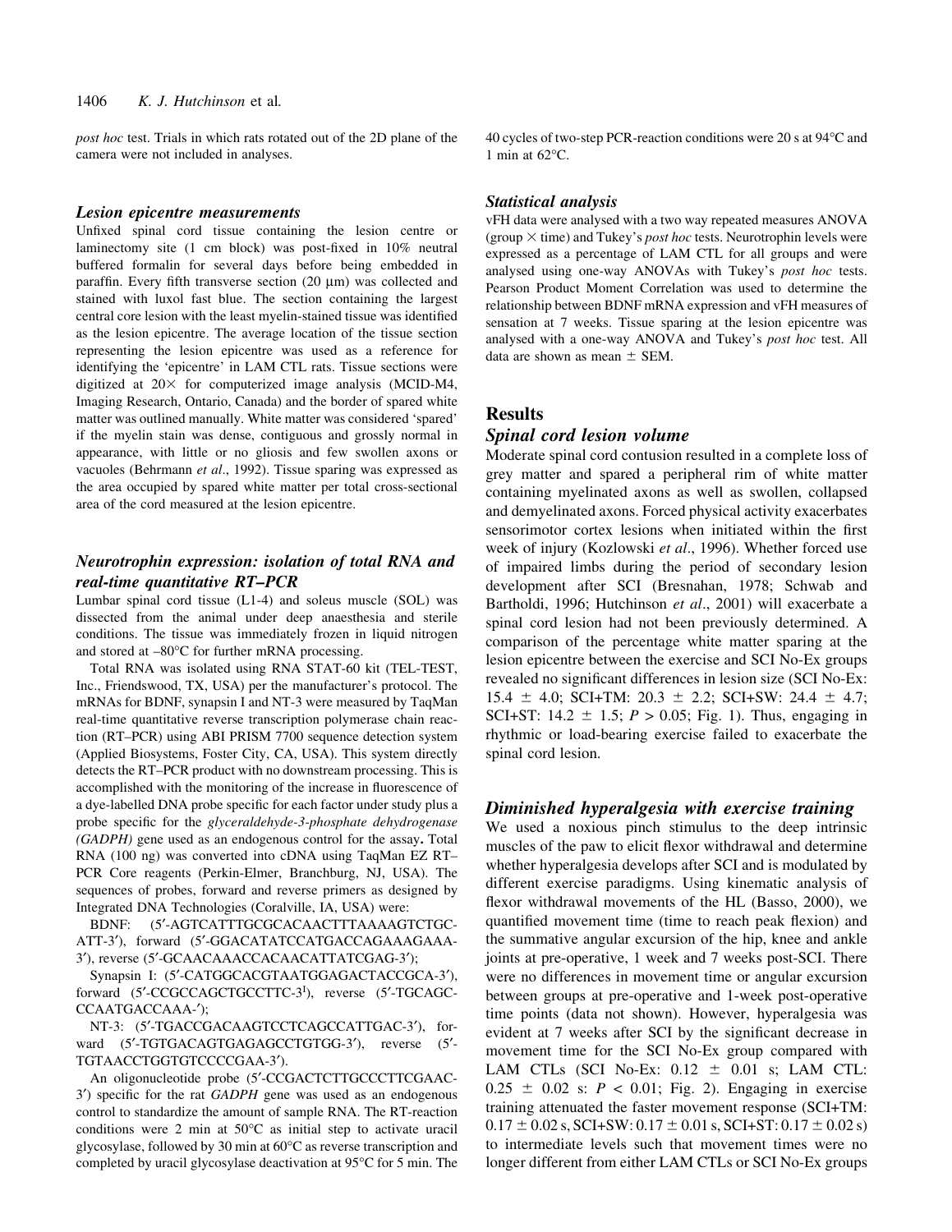

Fig. 1 Percentage spared white matter at the lesion epicentre (white matter per total cross sectional area of the cord) for LAM CTL, untrained (SCI No-Ex), treadmill trained (SCI+TM), swim trained (SCI+SW) and stand trained (SCI+ST) groups. Note that exercise training did not exacerbate lesion size. In the normal cord, 75% of the cross-sectional area is occupied by white matter; grey matter accounts for the other 25%. Therefore, sparing of all white matter as occurs in LAM CTLs is represented by a value of 75%. \*P < 0.05 versus LAM CTL.

(Fig. 2,  $P > 0.05$ ). At 7 weeks post injury, angular excursion of the HL tended to be less than LAM CTLs, but this difference was only significant for the SCI+SW group  $(P < 0.05)$ . We have previously shown that hyperalgesia does not develop until 2 weeks after moderate SCI (1.1 mm displacement) and is sustained for up to 4 weeks post injury (Basso, 2000).

# Amelioration of allodynia with treadmill training

To evaluate whether different exercise paradigms would normalize sensory function below the level of the SCI, we measured allodynia of the hind paw using previously characterized von Frey monofilaments (Lindsey et al., 2000). We recorded the lowest force threshold that elicited retraction of the right hind paw in 50% of the stimulus applications pre-operatively and weekly from 21-49 dpo. After moderate spinal cord contusion, non-exercised rats demonstrated significantly lower thresholds than normal from  $21-49$  dpo (Fig. 3A), indicating pronounced allodynia of the hind paw (group means across time: SCI No-Ex: 34.58  $\pm$  4.53 g; LAM CTL: 75.86  $\pm$  0 g; main effect of group  $P < 0.01$ ). Of all rats with contusion injury, 83% became hypersensitive, defined as a threshold response to a monofilament at least 1 level lighter than normal  $(75.86 \text{ g})$ . Most rats (78%) responded to 15.14 g or less, which represents at least a 20% increase in tactile sensitivity. We found that treadmill training, but not stand training, had beneficial effects on sensory function. Treadmill training induced a complete recovery from the early onset of allodynia (Fig. 3A). The lower thresholds at 21 dpo  $(37.17 \pm 13.29 \text{ g})$ returned to normal levels by 35 dpo for the SCI+TM group



Fig. 2 Time  $(s)$  to peak flexion for flexor withdrawal at 7 weeks post-SCI for LAM CTL, untrained (SCI No-Ex), treadmill trained (SCI+TM), swim trained (SCI+SW) and stand trained (SCI+ST) groups. The hyperalgesia demonstrated by untrained rats was attenuated by all exercise paradigms. Flexor withdrawal was significantly faster for SCI No-Ex compared with LAM CTL.  $*$  $P < 0.01$ .

 $(75.86 \pm 0)$  and were significantly different to the nonexercised group at 42 and 49 dpo (TM:  $75.86 \pm 0$  g versus SCI at 42dpo:  $29.36 \pm 10.36$  g; SCI at 49 dpo:  $24.79 \pm 10.80$  g;  $P < 0.05$ ). The time course of the resolution of allodynia after treadmill training was similar for all animals in the group. Significant allodynia developed in the swim-trained group by 28 dpo (29.95  $\pm$  22.97 g, P = 0.05) demonstrating a brief resolution at 35 dpo that was not sustained by 49 dpo  $(39.94 \pm 18.39 \text{ g}, \text{Fig. 3A}).$  Allodynia returned for the majority of animals in the swim trained group by 42 dpo and became more severe by 49 dpo, which accounts for the wide variability in this group. Because the force increases logarithmically in the normal sensory range, a single animal having a normal threshold (75.86 g) will mask the allodynic thresholds  $(\leq 15.14 \text{ g})$  of other animals in the group when averaged together (42 day time point). The stand-trained group also developed allodynia (28 dpo:  $14.59 \pm 3.89$  g,  $P < 0.01$ ), the severity of which varied considerably over time, and never recovered to normal levels (Fig. 3A).

# Normalization of BDNF mRNA expression with treadmill training

Moderate spinal cord contusion injury without exercise resulted in a significant decrease in mRNA expression in the lumbar spinal cord relative to LAM CTLs for BDNF (SCI No-Ex: 57.17  $\pm$  3.55, P < 0.05, Fig. 3C), while NT-3  $(105.00 \pm 10.49, P > 0.05, Fig. 5A)$  was unchanged. Cord levels of synapsin I (77.17  $\pm$  6.71, P >0.05, Fig. 4A) were decreased relative to LAM CTLs, but failed to reach significance. SCI No-Ex also showed a decrease in the mRNAs for BDNF  $(57.33 \pm 4.31, P < 0.01, Fig. 3D)$ and synapsin I (69.00  $\pm$  4.27, P < 0.05, Fig. 4B) in the SOL. All the exercise training paradigms increased BDNF mRNA levels in the injured spinal cord to the levels of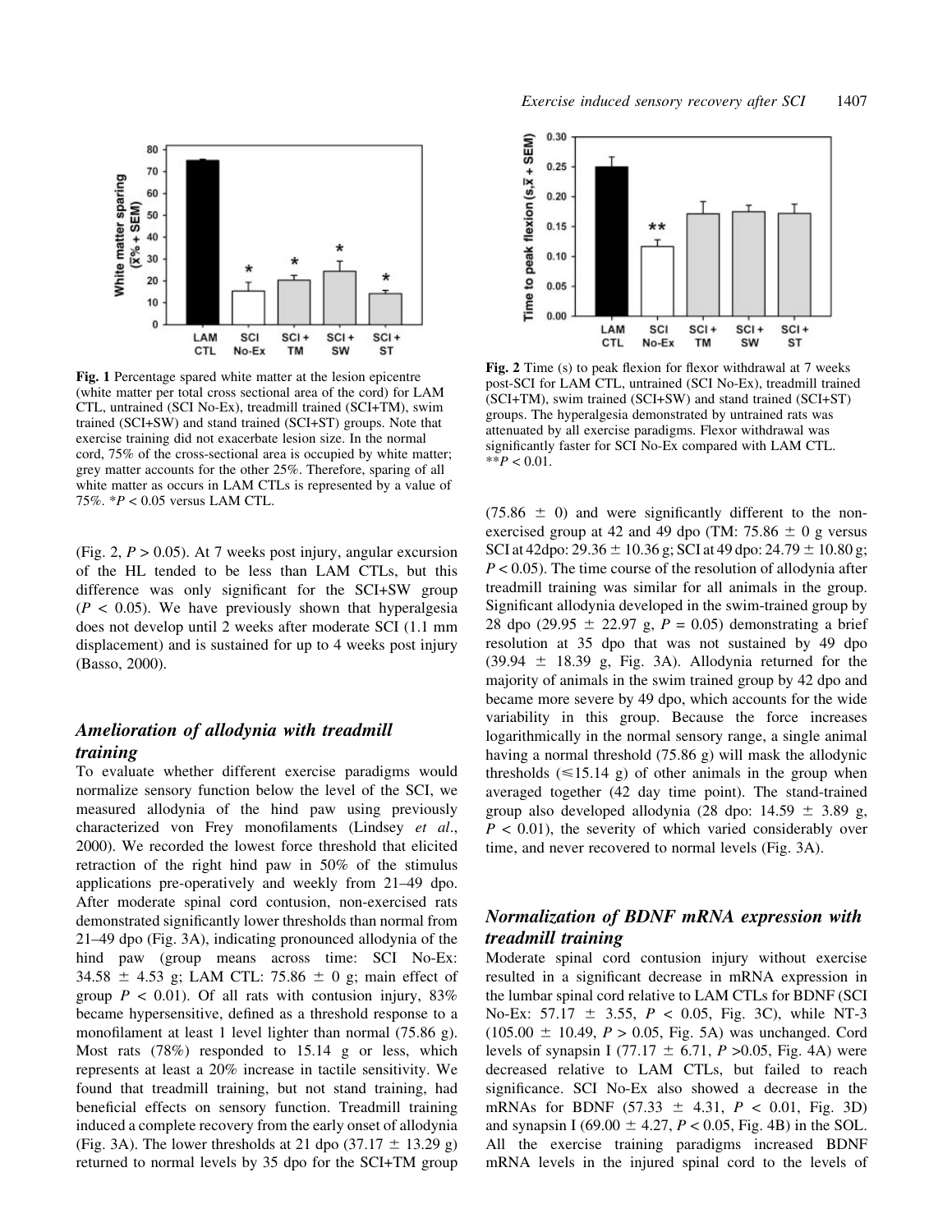

Fig. 3 Recovery of sensation after SCI and the relationship to central and peripheral levels of BDNF mRNA in exercised and untrained groups. (A) Allodynia as measured by 50% response thresholds for vFH stimulus (g) to the hind paw of rats in laminectomy control (LAM CTL, black square), untrained (SCI No-Ex, white triangle), treadmill trained (SCI+TM, grey triangle), swim trained (SCI+SW, grey circle) and stand trained (SCI+ST, grey diamond) groups across time. Note that treadmill training ameliorated the allodynia that develops in untrained and stand trained groups, while swimming produced only a transient improvement in sensory function. \*Significantly lower than LAM CTL,  $P = 0.05$ . \*Significantly lower than SCI+TM,  $P < 0.05$ . (B) Normalization of BDNF mRNA levels centrally and peripherally as measured cumulatively in the lumbar cord and SOL correlated positively with recovery of sensory function based on vFH forces at 7 weeks post SCI ( $r^2 = 0.86$ ;  $P = 0.05$ ). (C) BDNF mRNA in the lumbar cord (L1-4) for SCI No-Ex, SCI+TM, SCI+SW and SCI+ST groups expressed as a percent of LAM CTL at 7 weeks post SCI. All exercise paradigms normalized BDNF levels from the significant decrease caused by SCI. #The levels for the untrained group were significantly lower than swimming, standing and laminectomy control groups ( $P < 0.05$ ) and treadmill ( $P = 0.06$ ). (D) BDNF mRNA in the SOL for SCI No-Ex, SCI+TM, SCI+SW and SCI+ST groups expressed as a percentage of LAM CTL. At 7 weeks post SCI, significant decreases in BDNF occurred in the untrained, swim trained and stand trained groups. Treadmill training was the only exercise paradigm to normalize BDNF in the SOL. Swim and stand training groups were not significantly different than the untrained SCI group. \*Significantly lower than LAM CTL,  $P < 0.05$ .  $+$ Significantly lower than SCI+TM,  $P < 0.05$ .

laminectomy controls (LAM CTL:  $100.00 \pm 7.58$ , SCI+TM: 93.14  $\pm$  11.92; SCI+SW: 104.10  $\pm$  5.57; SCI+ST: 99.33  $\pm$  9.96, P > 0.05, Fig. 3C). However, TM but not SW or ST training resulted in normal levels of BDNF in the SOL (LAM CTL:  $100.00 \pm 8.30$  versus SCI+TM:  $87.29 \pm 8.56$ ,  $P > 0.05$ ; SCI+SW:  $68.70 \pm 5.10$ ,  $P < 0.05$ , SCI+ST: 57.33  $\pm$  6.27, P = 0.001, Fig. 3D). A positive relationship between BDNF expression and recovery of sensation reached statistical significance ( $P = 0.05$ ) when levels in the spinal cord and SOL were considered together (Fig. 3B) but not individually.

### Overexpression of NT-3 mRNA with exercise

All exercise paradigms produced significantly greater NT-3 expression in the SOL relative to the sedentary condition (SCI No-Ex: 88.33  $\pm$  5.41 versus SCI+TM: 133.43  $\pm$  10.66,

 $P < 0.01$ ; SCI+SW: 124.20  $\pm$  4.84,  $P < 0.05$ ; SCI+ST:  $124.33 \pm 8.56$ ,  $P < 0.05$ , Fig. 5B). The NT-3 mRNA expression in the spinal cord was higher than normal (LAM CTL:  $100.00 \pm 5.92$ ) in all exercise groups (SCI+TM:  $151.86 \pm 16.68$ ; SCI+SW:  $142.10 \pm 6.94$ ; SCI+ST: 129.62  $\pm$  6.06), and reached statistical significance for treadmill and swimming groups  $(P < 0.05)$  (Fig. 5A).

# Up regulation of synapsin I with swimming and standing

The ST (113.88  $\pm$  10.08, P < 0.05) and SW (102.20  $\pm$  6.00,  $P = 0.09$ ) trained groups had greater synapsin I mRNA levels in the spinal cord than the SCI sedentary condition (Fig. 4A). synapsin I mRNA levels in the spinal cord after TM training  $(73.17 \pm 2.72)$  remained similar to the SCI sedentary condition ( $P > 0.05$ ). To determine whether synapsin I can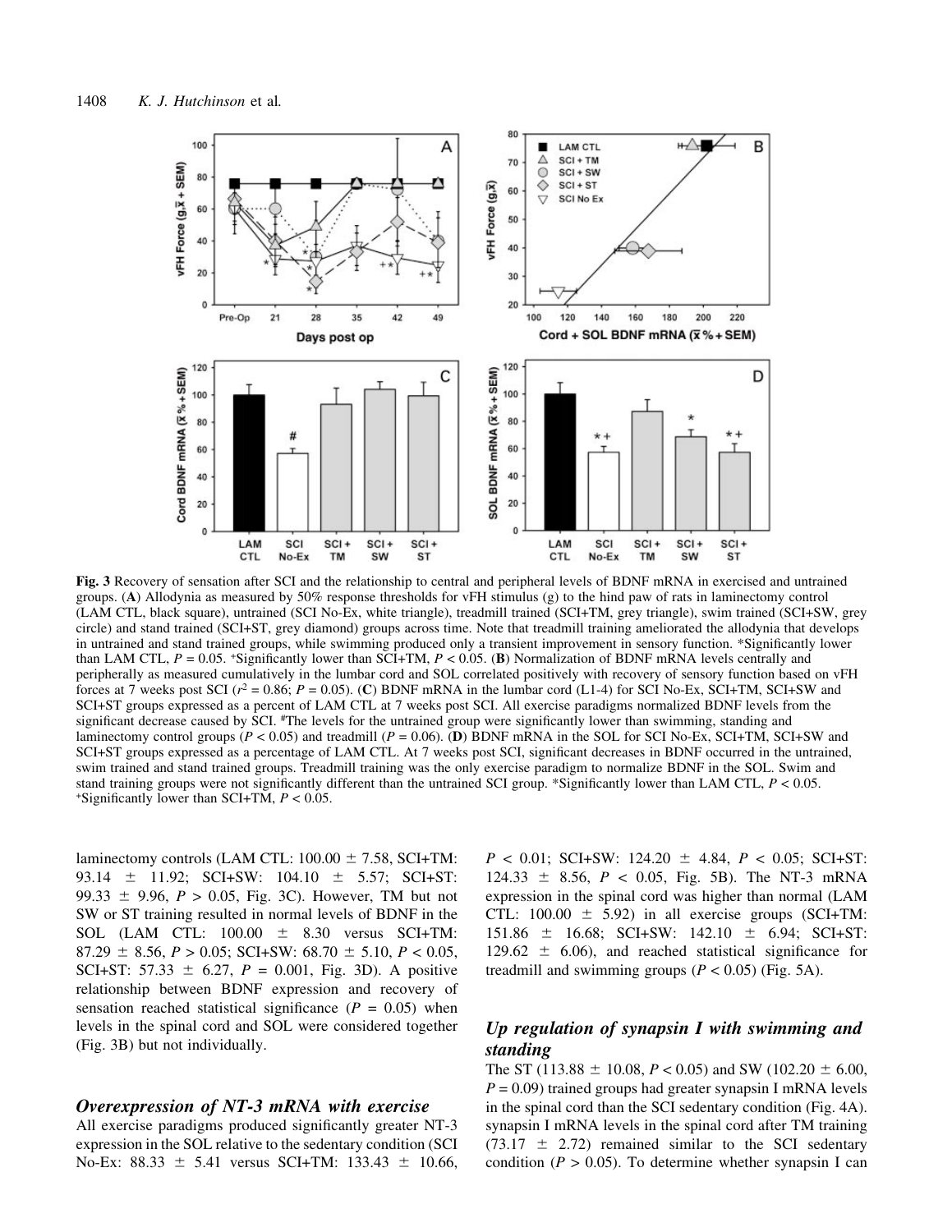

Fig. 4 Lumbar cord (A) and SOL (B) Synapsin I mRNA levels at 7 weeks post SCI for untrained (SCI No-Ex), treadmill trained (SCI+TM), swim trained (SCI+SW) and stand trained (SCI+ST) groups expressed as a percentage of LAM CTLs. Standing and swimming trained groups had higher levels of Synapsin I in the cord than the treadmill trained and untrained groups. A significant reduction in synapsin I occurred in the SOL for the untrained group, which was not improved by treadmill training or swim training. Standing training was the only exercise paradigm to normalize synapsin I in the SOL. \*Significantly higher than SCI+TM,  $P < 0.05$ ; +Significantly higher than SCI No-Ex,  $P < 0.05$ .  $\hat{ }$  Higher than SCI No-Ex,  $P = 0.09$ . \*Significantly lower than LAM CTL and SCI+ST,  $P < 0.05$ .

be synthesized by the muscle due to exercise, we examined the SOL. In the SOL, synapsin I mRNA in the TM  $(69.86 \pm 3.62, P < 0.05)$  and SW  $(64.10 \pm 5.41, P < 0.01)$ groups was as low as the SCI sedentary condition relative to LAM CTLs (100.00  $\pm$  6.02) (P < 0.05, Fig. 4B). Synapsin I mRNA levels in the ST trained group (98.00  $\pm$  9.25) were similar to those of the LAM CTLs.

#### **Discussion**

This study demonstrates that exercise training dramatically reduces aberrant sensory function that accompanies incomplete SCI. Physical activity incorporating both weightbearing and rhythmicity ameliorates SCI-induced allodynia perhaps by normalizing BDNF mRNA levels in the cord and periphery. Exercise paradigms that increased BDNF levels in the cord alone were insufficient to mediate recovery from allodynia, but did attenuate hyperalgesia below the injury



Fig. 5 Lumbar cord (A) and SOL (B) NT-3 mRNA levels at 7 weeks post-SCI for untrained (SCI No-Ex), treadmill trained (SCI+TM), swim trained (SCI+SW) and stand trained (SCI+ST) groups expressed as a percent of LAM CTLs. Treadmill and swim training produced overexpression of NT-3 in the lumbar cord above normal levels. In the SOL, all exercise paradigms resulted in higher levels of NT-3 than for the untrained group. \*Significantly higher than LAM CTL,  $P < 0.05$ . #Significantly higher than SCI No-Ex,  $P < 0.05$ .

level. Exercise training, regardless of type, restored BDNF mRNA levels to normal in the lumbar cord, and normalized or produced over-expression of NT-3 in the soleus muscle and the cord. These general effects of exercise may be responsible for the attenuation of hyperalgesia below the level of injury we observed across exercise groups.

In humans, allodynia is a widely described phenomenon in which innocuous tactile stimulation elicits a painful response. This multifaceted reaction is composed of emotional, autonomic, endocrine, aversive and arousal components (Willis and Coggeshall, 1991; Christensen and Hulsebosch, 1997). No consensus exists on how many of these features must be demonstrated by animals for the response to be considered painful (Christensen and Hulsebosch, 1997; Lindsey et al., 2000). In some studies, an aversive response  $(i.e.$  withdrawal of the paw) to small calibre vFH filaments was considered a painful response (Bester et al., 2000; Chen and Chen, 2000; Deng et al., 2000), whereas other studies require that paw withdrawal be associated with evidence of supraspinal awareness such as vocalizations, grooming or orienting toward the stimulus (Siddall et al., 1995, 1999b; Christensen et al., 1996; Christensen and Hulsebosch, 1997;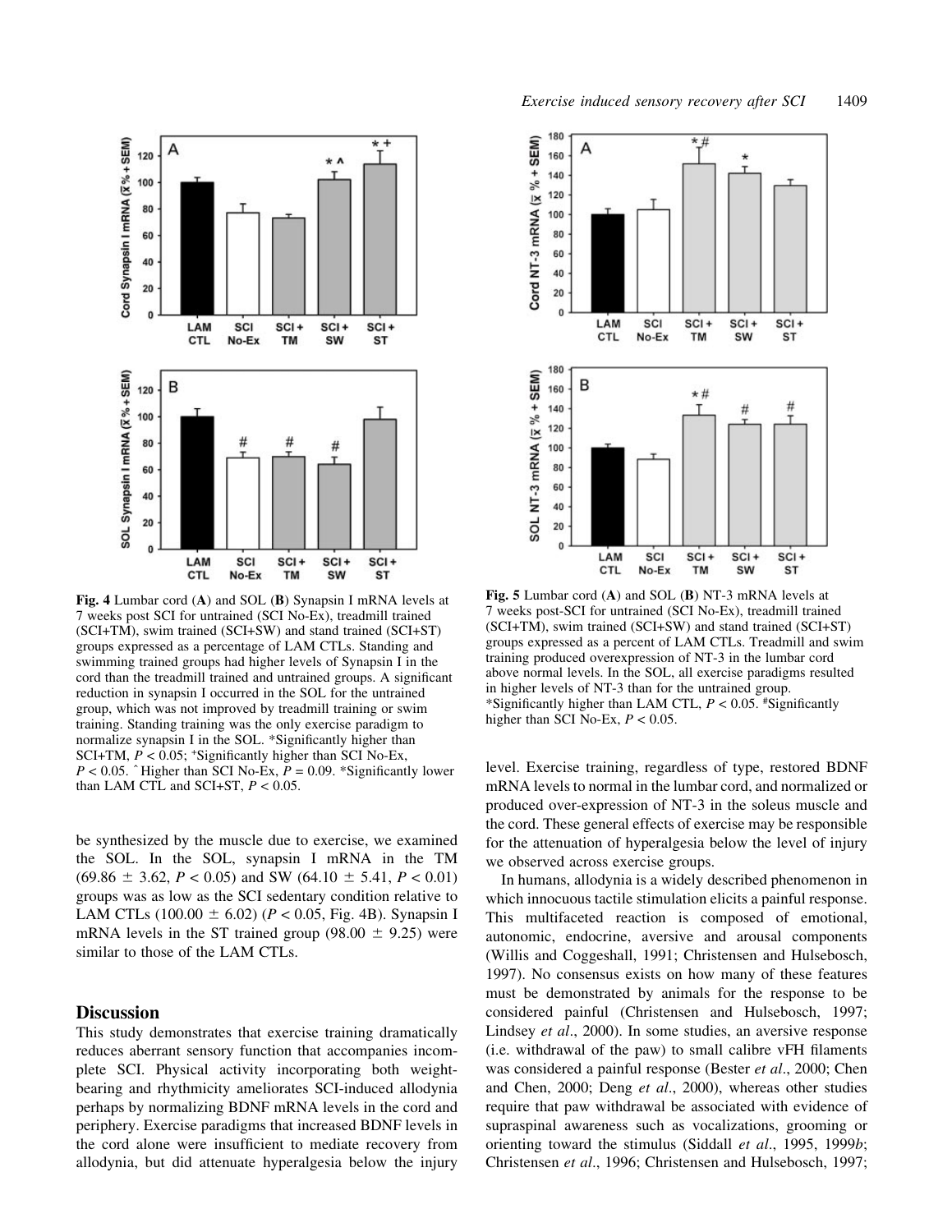Yezierski et al., 1998; Drew et al., 2001). In our study, the presence of an aversive response alone indicated allodynia. Orienting, grooming or vocalization behaviours were not included because our handling and testing procedures reduced the likelihood of their occurrence, even in normal rats. Specifically, our animals were extensively handled on a daily basis, which reduces or eliminates vocalization even to known noxious stimuli in normal rats (unpublished observations). Well-handled uninjured animals from this strain typically do not vocalize in response to pain. For example, strong pinch stimuli applied to the dorsum of the foot of an uninjured animal will evoke a vigorous withdrawal response, but the animal rarely vocalizes. Therefore, vocalization cannot be used as an indicator or evidence of a supraspinally mediated response to painful stimuli in the Sprague-Dawley strain using the methods employed in the current study. In addition, we presented the vFH filament while the rat was eating to prevent the rat from visualizing the stimulus application. This procedure likely precluded grooming, orienting and vocalization behaviours by the rat. Therefore, in this study, the lack of overt signs of supraspinal awareness cannot be taken as evidence of non-painful sensory perception. It is important to recognize that SCI animals in this study rapidly lifted the paw away from the vFH plantar stimulus, which is typically an indicator of pain. Normally, withdrawal of a limb providing weight support occurs only when pain is perceived.

Our finding that allodynia develops many segments caudal to the contusion injury is similar in time course and magnitude to data reported after grey matter excitotoxic lesions (Yezierski et al., 1998; Yezierski, 2000), spinal cord ischaemia (Hao et al., 1991; Xu et al., 1992), low thoracic hemisection (Christensen *et al.*, 1996) and weight drop contusion (Siddall et al., 1995; Lindsey et al., 2000). Greater hind paw plantar surface tactile sensitivity to fine calibre vFH filaments with bending forces of  $\sim$ 28.84 gram-force (perceived as a faint touch by humans) occurred between  $3-4$ weeks after SCI across all groups, demonstrating a shift in sensation perception from touch to pain. The mechanisms responsible for this shift following SCI remain poorly understood, although a plethora of mechanistic-driven studies exist using peripheral inflammation or nerve injury models. Peripheral model evidence indicates that allodynia is related to centrally reorganized nociceptive pathways that become responsive to low threshold mechanoreceptors (Bester et al., 2000; Blomqvist and Craig, 2000). Nociceptive pathway activation by novel stimuli after SCI may be explained by changes at several points along the neuroaxis. First, Ab fibres, which respond to innocuous tactile input, may sprout from lamina III/IV into the nociceptive rich lamina (I/II) of the lumbar dorsal horn and form functional synaptic contacts as shown after peripheral injury (Willis and Coggeshall, 1991; Woolf et al., 1992, 1995; Koerber et al., 1999; Kohama et al., 2000; White, 2000). Secondly, a loss of descending modulatory inhibition in the cord produces nociceptive neuron hyperexcitability, which may facilitate central pain pathway responses (Yaksh, 1989; Hao et al., 1992; Yezierski and Park, 1993). Thirdly, SCI may induce neuroplasticity or changes in excitability of supraspinal regions, which integrate nociceptive and homeostatic functions so that innocuous tactile input elicits pathological recruitment of these higher centres. Supraspinal regions of interest include: the pontine parabrachial nucleus (Hermanson and Blomqvist, 1996; Bester et al., 2000), medullary reticular formation (Hubscher and Johnson, 1999), hypothalamus (Burstein, 1996; Pan et al., 1999), thalamus (Lenz et al., 1987; Craig et al., 1994) and cortex (Willis and Westlund, 1997), and may explain the motivational, emotional, and autonomic components of allodynia. Fourthly, SCI may alter the function of the mechanoreceptor itself since cutaneous mechanoreceptors produce faster conduction velocities when the afferent fibre central process is cut (Kolosova et al., 2000) and exhibit decreased p75 immunoreactivity following SCI in humans (Lopez et al., 1998). Given the limited understanding of mechanisms related to SCI-induced allodynia, it is not surprising that interventions to eliminate neuropathic pain have been unsuccessful (Balazy, 1992).

The present study is the first to examine exercise effects on neurotrophin expression in peripheral and spinal cord tissue after moderate contusion injury. Previous work in weight drop contusion found no significant levels of BDNF chronically in the lumbar cord despite up regulation of its receptor in descending white matter tracts (Widenfalk et al., 2001). We found that contusive SCI alone produced marked declines in central and peripheral BDNF mRNA levels, which were intrinsically up regulated through exercise. NT-3 mRNA levels in exercise trained animals were higher than levels in both untrained animals and normal animals. NT-3 induction was equally responsive to treadmill, swimming or standing training, suggesting that it is sensitive to general physical activity. This finding conforms to the fact that NT-3 and the TrkC receptor assist in maintaining proprioception (Ernfors et al., 1994; Farinas et al., 1994; Tessarollo et al., 1994; Liebl et al., 1997). While all types of exercise returned cord BDNF levels to normal levels, treadmill training alone normalized peripheral levels of BDNF (as measured in muscle), while swim-training produced intermediate levels of peripheral BDNF.

The fact that allodynia developed in the face of significantly lower levels of BDNF in the lumbar cord and SOL suggests that central mechanisms resulting from SCI outweigh the reduced sensitivity associated with BDNF deficiencies (Carroll et al., 1998; Watanabe et al., 2000). That is, greater excitability of peripheral sensory receptors combined with disinhibition of sensory pathways in the dorsal horn and presumptive sprouting of sensory fibres into novel sites in the spinal cord and brain appear to mask or negate the decreased modulation of mechanosensation resulting from BDNF reduction. However, low levels of BDNF might also produce allodynia in at least three ways: (i) the upregulation of TrkB receptors and/or N-methly-D-aspartate (NMDA) receptors in the lumbar cord could result in greater synaptic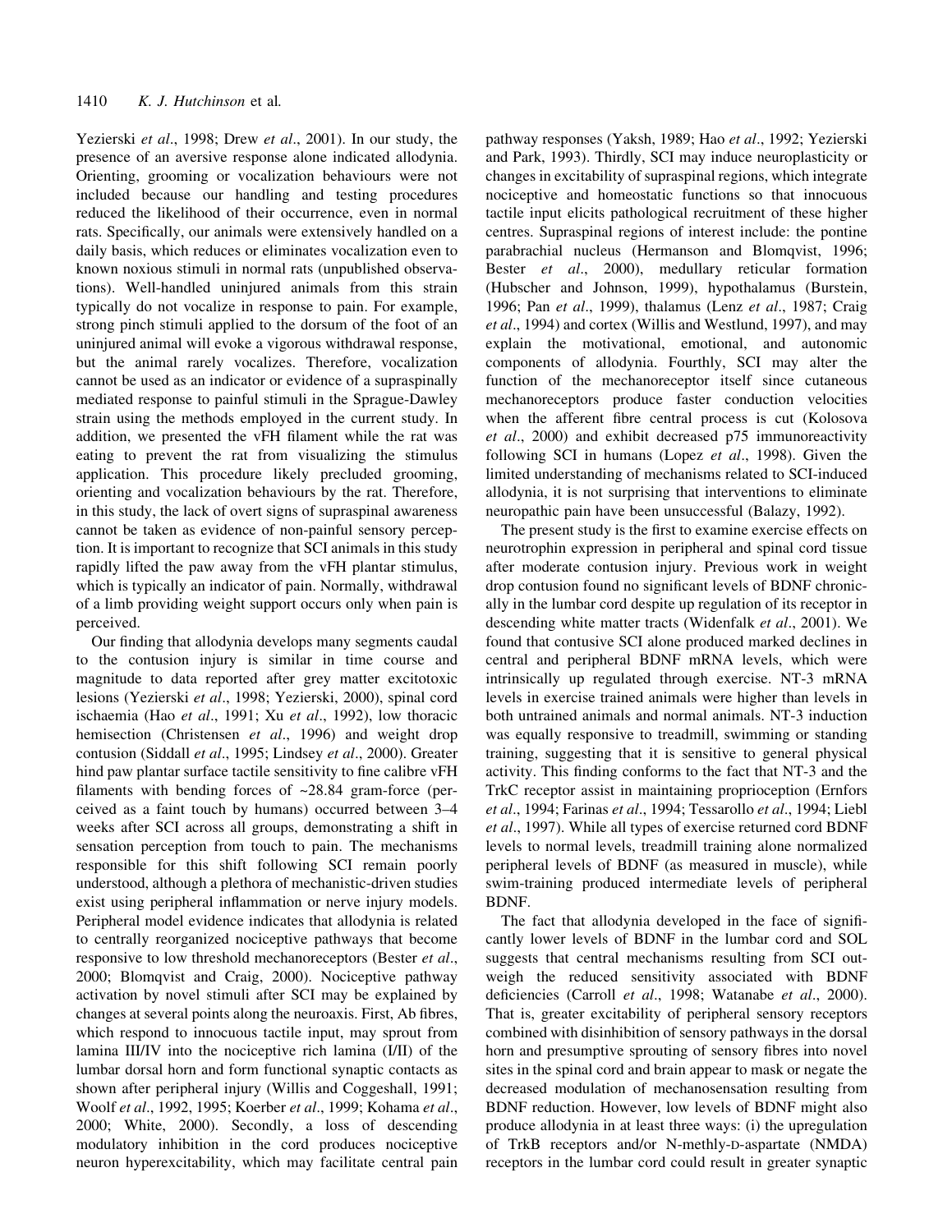responsiveness of dorsal horn neurons to lower levels of BDNF (Kerr et al., 1999; Widenfalk et al., 2001); (ii) the normal levels of NT-3 after SCI may have modulated synapsin I so that low levels of BDNF remained effective at stimulating neurotransmitter release (Wang et al., 1995; Jovanovic et al., 2000); and/or (iii) higher numbers of BDNF positive microglia after CNS injury (Batchelor et al., 1999; Dougherty et al., 2000) may in themselves induce allodynia. This was demonstrated by recent findings that allodynia is induced in normal rats when activated microglia expressing ATP receptors are infused into the spinal cord (Tsuda et al., 2003).

Normalization of BDNF levels in the cord and the periphery was associated with amelioration of tactile hypersensitivity after SCI. Correlational analysis showed that as exercise-induced BDNF mRNA expression approached normal levels in both the cord and periphery, greater recovery of normal tactile sensitivity occurred. Thus, the best predictor of tactile sensory recovery after contusive SCI was both central and peripheral levels of BDNF. Neither lumbar cord nor SOL BDNF levels alone predicted the sensory recovery. Only TM training ameliorated allodynia. One likely mechanism responsible was the normalization of BDNF expression peripherally and centrally. The exercise-induced increase in neurotrophins in the periphery may facilitate normalization of sensation by serving as an important source of trophic agents for neurons in the spinal cord and dorsal root ganglia since these agents are retrogradely transported from the muscle. Further support for BDNF promoting sensory recovery is our finding of intermediate effects with SW and ST training. These two groups had the same degree of hypersensitivity and similar low levels of cumulative BDNF. If tactile sensitivity is directly related to central and peripheral levels of BDNF, as we suspect, the transient improvement in allodynia after swim training may indicate an initial but unsustained rise in BDNF levels for this group. Future investigation into BDNF and synapsin I expression over time is necessary to establish that low BDNF causes tactile hypersensitivity after SCI.

Different neurotrophins are associated with specific sensory modalities. For example, nerve growth factor and NT-3 are involved with nociception and proprioception, respectively. In turn, slow adapting mechanoreceptors innervating Merkel cells within touch dome complexes of the skin require NT-3 for survival and require BDNF for transduction of tactile sensitivity to the spinal cord (Carroll et al., 1998). More importantly, administration of exogenous BDNF normalized tactile sensitivity in BDNF deficient mice using vFH monofilaments (Carroll et al., 1998). Therefore, we theorize that these BDNF-dependent, slow adapting mechanoreceptors are repetitively stimulated during rhythmic but not static loading of the HL, which produces normal levels of central and peripheral BDNF after locomotor training but did not do so after stand or swim training in our experiment. Since tactile sensitivity and mechanotransduction are dependent on normal BDNF levels, exerciseinduced BDNF expression is likely to promote recovery of tactile sensitivity after traumatic SCI. BDNF may affect the dorsal root ganglia by regulating genes that encode proteins required for mechanosensation after retrograde transport from the muscle and receptors. BDNF is also likely to promote recovery of tactile sensitivity in the spinal cord by modulating synaptic interactions in lamina III/IV. It is important to note that the proposed mechanisms listed above may rely on central or peripheral sources of neurotrophins to mediate normalization of sensation after SCI. Our experiment implicates both central and peripheral levels of BDNF in sensory recovery, but it is unclear whether one source is more important than another.

Mechanisms for the action of BDNF on mechanosensation in normal or spinal cord injured animals remain elusive. Given the roles of BDNF on maintaining neuronal excitability, BDNF may affect transmission or transduction of sensory information. Accordingly, the synaptic vesicle associated molecule synapsin I—important for neurotransmitter release under the influence of BDNF—was decreased in the spinal cord after SCI, but increased to about control levels following SW and ST. Changes in synapsin I in response to SCI and subsequent training illustrate the synaptic effects of exercise and neurotrophins. BDNF and NT-3 have been shown to exert rapid, local effects on neuronal excitability (Kafitz et al., 1999) and synaptic efficacy (Poo, 2001). To evaluate a possible functional role for the increases in BDNF and NT-3 on synaptic plasticity, we measured the levels of synapsin I based on its involvement with the action of BDNF. It is known that BDNF stimulates neurotransmitter release through modulation of synapsin I (Jovanovic et al., 2000). We have been able to reduce the increase in synapsin I mRNA associated with exercise in the hippocampus by blocking BDNF action using the tyrosine kinase receptor blocker K252a (Vaynman *et al.*, 2003). Therefore, it appears that the elevated expression of BDNF following training may affect synapsin I. The fact that synapsin I can be modulated by BDNF (Jovanovic et al., 2000) suggests that increases in BDNF as a result of selective training paradigms can impact synaptic growth and/or function. BDNF is known to facilitate synapses in the hippocampus, hypothalamus and spinal cord to an extent that alters spatial learning, locomotion and motor behaviours (Neeper et al., 1996; Houweling et al., 1998; Jakeman et al., 1998; Malenka and Nicoll, 1999; Kernie et al., 2000). Our results also indicate that synapsin I is synthesized in the muscle, probably by muscle fibres and intramuscular nerves. It is compelling to consider that neural and muscle activity during exercise might promote transport of synapsin I to the spinal cord and further facilitate synaptic plasticity. Further studies are required to determine specific mechanisms involved with these events.

Because neurotrophins do not cross the blood-brain barrier and are degraded by peptidases when injected peripherally (Barinaga, 1994), exercise may be an effective means to increase neurotrophic factor support in the CNS. The significant advantage of exercise to promote molecular changes using the intrinsic pharmacology of the spinal cord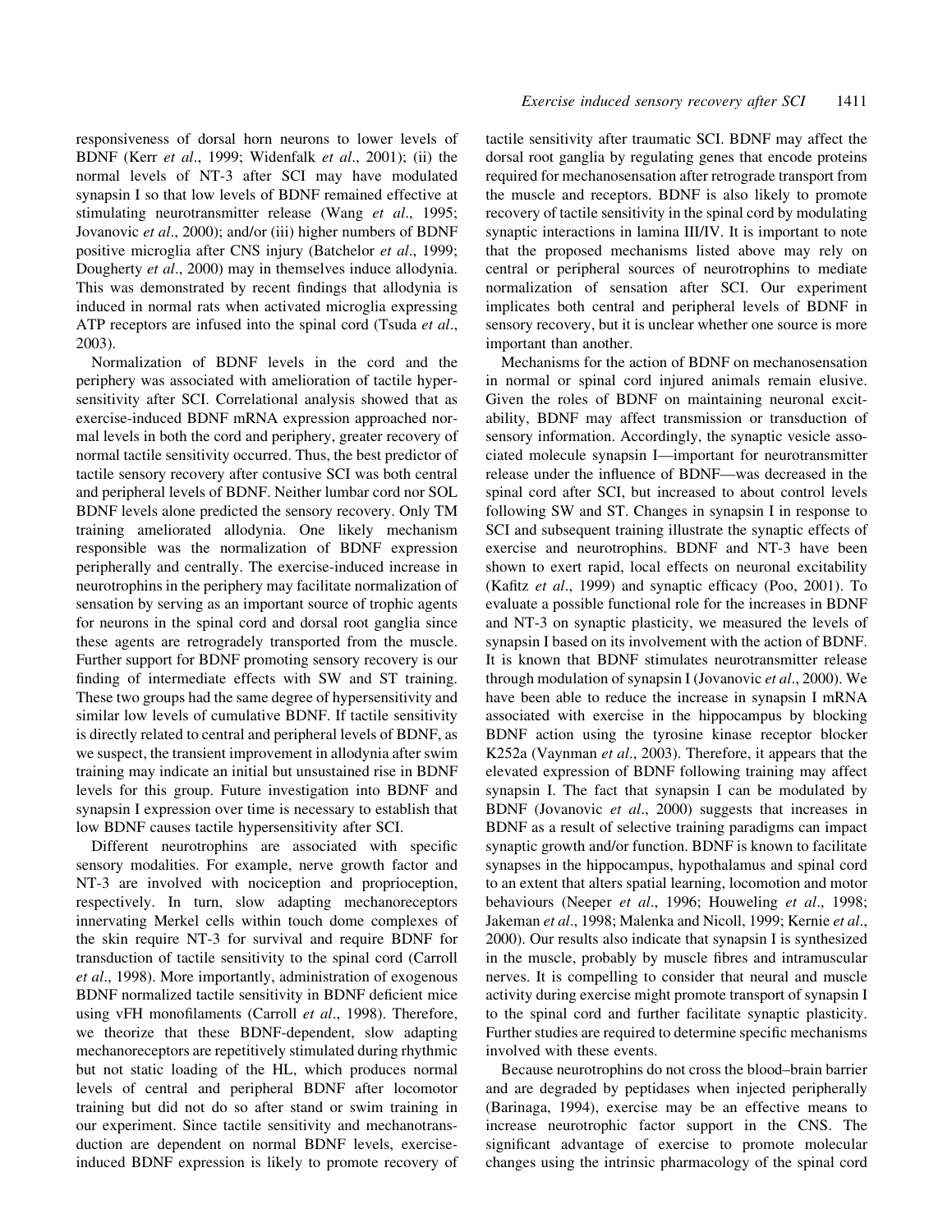and periphery is preservation of functional homeostasis. Thus, exercise can activate the whole molecular machinery required for a functional outcome (Molteni et al., 2002). By rescuing or maintaining normal levels of BDNF in the lumbar cord and periphery, exercise may normalize molecular events or strengthen neural connections required for normal sensation.

### Acknowledgements

We wish to thank Lesley Fisher, Jessica Vensel, Sarah Obermiller, Lori LeDuff, Petra Williams, Kris Newsome, David Hassenzahl and Pat Walters for their excellent technical assistance. This work was supported by the Christopher Reeve Paralysis Association BA 2–9801–2.

#### References

- Advokat C, Duke M. Comparison of morphine-induced effects on thermal nociception, mechanoreception, and hind limb flexion in chronic spinal rats. Exp Clin Psychopharmacol 1999; 7: 219-25.
- Akagi S, Mizoguchi A, Sobue K, Nakamura H, Ide C. Localization of synapsin 1 in normal fibers and regenerating axonal sprouts of the rat sciatic nerve. Histochem Cell Biol 1996; 105: 365-73.
- Apfel SC, Wright DE, Wiideman AM, Dormia C, Snider WD, Kessler JA. Nerve growth factor regulates the expression of brain-derived neurotrophic factor mRNA in the peripheral nervous system. Mol Cell Neurosci 1996; 7: 134-42.
- Baekelandt V, Arckens L, Annaert W, Eysel UT, Orban GA, Vandesande F. Alterations in GAP-43 and synapsin immunoreactivity provide evidence for synaptic reorganization in adult cat dorsal lateral geniculate nucleus following retinal lesions. Eur J Neurosci 1994; 6: 754-65.
- Balazy TE. Clinical management of chronic pain in spinal cord injury. Clin J Pain 1992; 8: 102-10.
- Barinaga M. Neurotrophic factors enter the clinic. Science 1994; 264: 772±4.
- Basso DM. Neuroanatomical substrates of functional recovery after experimental spinal cord injury: implications of basic science research for human spinal cord injury. Phys Ther 2000; 80: 808-17.
- Batchelor PE, Liberatore GT, Wong JY, Porritt MJ, Frerichs F, Donnan GA, et al. Activated macrophages and microglia induce dopaminergic sprouting in the injured striatum and express brain-derived neurotrophic factor and glial cell line-derived neurotrophic factor. J Neurosci 1999; 19: 1708±16.
- Behrmann DL, Bresnahan JC, Beattie MS, Shah BR. Spinal cord injury produced by consistent mechanical displacement of the cord in rats: behavioural and histologic analysis. J Neurotrauma 1992; 9: 197-217.
- Beric A, Dimitrijevic MR, Lindblom U. Central dysesthesia syndrome in spinal cord injury patients. Pain 1988; 34: 109-16.
- Bester H, Beggs S, Woolf CJ. Changes in tactile stimuli-induced behaviour and c-Fos expression in the superficial dorsal horn and in parabrachial nuclei after sciatic nerve crush. J Comp Neurol 2000; 428: 45-61.
- Blomqvist A, Craig AD. Is neuropathic pain caused by the activation of nociceptive-specific neurons due to anatomic sprouting in the dorsal horn? J Comp Neurol 2000; 428: 1-4.
- Bresnahan JC. An electron-microscopic analysis of axonal alterations following blunt contusion of the spinal cord of the rhesus monkey (Macaca mulatta). J Neurol Sci 1978; 37: 59-82.
- Bresnahan JC, Beattie MS, Todd FD, 3rd, Noyes DH. A behavioural and anatomical analysis of spinal cord injury produced by a feedbackcontrolled impaction device. Exp Neurol 1987; 95: 548-70.
- Burstein R. Somatosensory and visceral input to the hypothalamus and limbic system. Prog Brain Res 1996; 107: 257-67.
- Carroll P, Lewin GR, Koltzenburg M, Toyka KV, Thoenen H. A role for BDNF in mechanosensation. Nat Neurosci 1998; 1: 42-6.
- Chaplan SR, Bach FW, Pogrel JW, Chung JM, Yaksh TL. Quantitative assessment of tactile allodynia in the rat paw. J Neurosci Methods 1994;  $53: 55-63.$
- Chen HS, Chen J. Secondary heat, but not mechanical, hyperalgesia induced by subcutaneous injection of bee venom in the conscious rat: effect of systemic MK-801, a non-competitive NMDA receptor antagonist. Eur J Pain 2000: 4: 389-401.
- Christensen MD, Hulsebosch CE. Chronic central pain after spinal cord injury. J Neurotrauma 1997; 14: 517-37.
- Christensen MD, Everhart AW, Pickelman JT, Hulsebosch CE. Mechanical and thermal allodynia in chronic central pain following spinal cord injury. Pain 1996; 68: 97-107.
- Craig AD, Bushnell MC, Zhang ET, Blomqvist A. A thalamic nucleus specific for pain and temperature sensation. Nature 1994; 372:  $770 - 3.$
- Davidoff G, Roth E, Guarracini M, Sliwa J, Yarkony G. Function-limiting dysesthetic pain syndrome among traumatic spinal cord injury patients: a cross-sectional study. Pain 1987; 29: 39-48.
- Deng YS, Zhong JH, Zhou XF. Effects of endogenous neurotrophins on sympathetic sprouting in the dorsal root ganglia and allodynia following spinal nerve injury. Exp Neurol  $2000$ ;  $164: 344-50$ .
- Dixon WJ. A method for obtaining and analysing sensitivity data. J Am Stat Assoc 1948; 43: 109-26.
- Dougherty KD, Dreyfus CF, Black IB. Brain-derived neurotrophic factor in astrocytes, oligodendrocytes, and microglia/macrophages after spinal cord injury. Neurobiol Dis 2000; 7: 574-85.
- Drew GM, Siddall PJ, Duggan AW. Responses of spinal neurones to cutaneous and dorsal root stimuli in rats with mechanical allodynia after contusive spinal cord injury. Brain Res 2001; 893: 59-69.
- Edgerton VR, de Leon RD, Tillakaratne N, Recktenwald MR, Hodgson JA, Roy RR. Use-dependent plasticity in spinal stepping and standing. Adv Neurol 1997: 72: 233-47.
- Eide PK, Jorum E, Stenehjem AE. Somatosensory findings in patients with spinal cord injury and central dysaesthesia pain. J Neurol Neurosurg Psychiatry 1996; 60: 411-5.
- Ernfors P, Wetmore C, Olson L, Persson H. Identification of cells in rat brain and peripheral tissues expressing mRNA for members of the nerve growth factor family. Neuron 1990; 5: 511-26.
- Ernfors P, Lee KF, Kucera J, Jaenisch R. Lack of neurotrophin-3 leads to deficiencies in the peripheral nervous system and loss of limb proprioceptive afferents. Cell 1994; 77: 503-12.
- Farinas I, Jones KR, Backus C, Wang XY, Reichardt LF. Severe sensory and sympathetic deficits in mice lacking neurotrophin-3. Nature 1994; 369: 658±61.
- Gomez-Pinilla F, Ying Z, Roy RR, Molteni R, Edgerton VR. Voluntary exercise induces a BDNF-mediated mechanism that promotes neuroplasticity. J Neurophysiol 2002; 88: 2187-95.
- Griesbeck O, Parsadanian AS, Sendtner M, Thoenen H. Expression of neurotrophins in skeletal muscle: quantitative comparison and significance for motoneuron survival and maintenance of function. J Neurosci Res 1995; 42: 21-33.
- Hao JX, Xu XJ, Aldskogius H, Seiger A, Wiesenfeld-Hallin Z. Allodynialike effects in rat after ischaemic spinal cord injury photochemically induced by laser irradiation. Pain 1991; 45: 175-85.
- Hao JX, Xu XJ, Yu YX, Seiger A, Wiesenfeld-Hallin Z. Baclofen reverses the hypersensitivity of dorsal horn wide dynamic range neurons to mechanical stimulation after transient spinal cord ischemia: implications for a tonic GABAergic inhibitory control of myelinated fiber input. J Neurophysiol 1992; 68: 392-6.
- Harkema SJ, Hurley SL, Patel UK, Requejo PS, Dobkin BH, Edgerton VR. Human lumbosacral spinal cord interprets loading during stepping. J Neurophysiol 1997; 77: 797-811.
- Hermanson O, Blomqvist A. Subnuclear localization of FOS-like immunoreactivity in the rat parabrachial nucleus after nociceptive stimulation. J Comp Neurol 1996; 368: 45-56.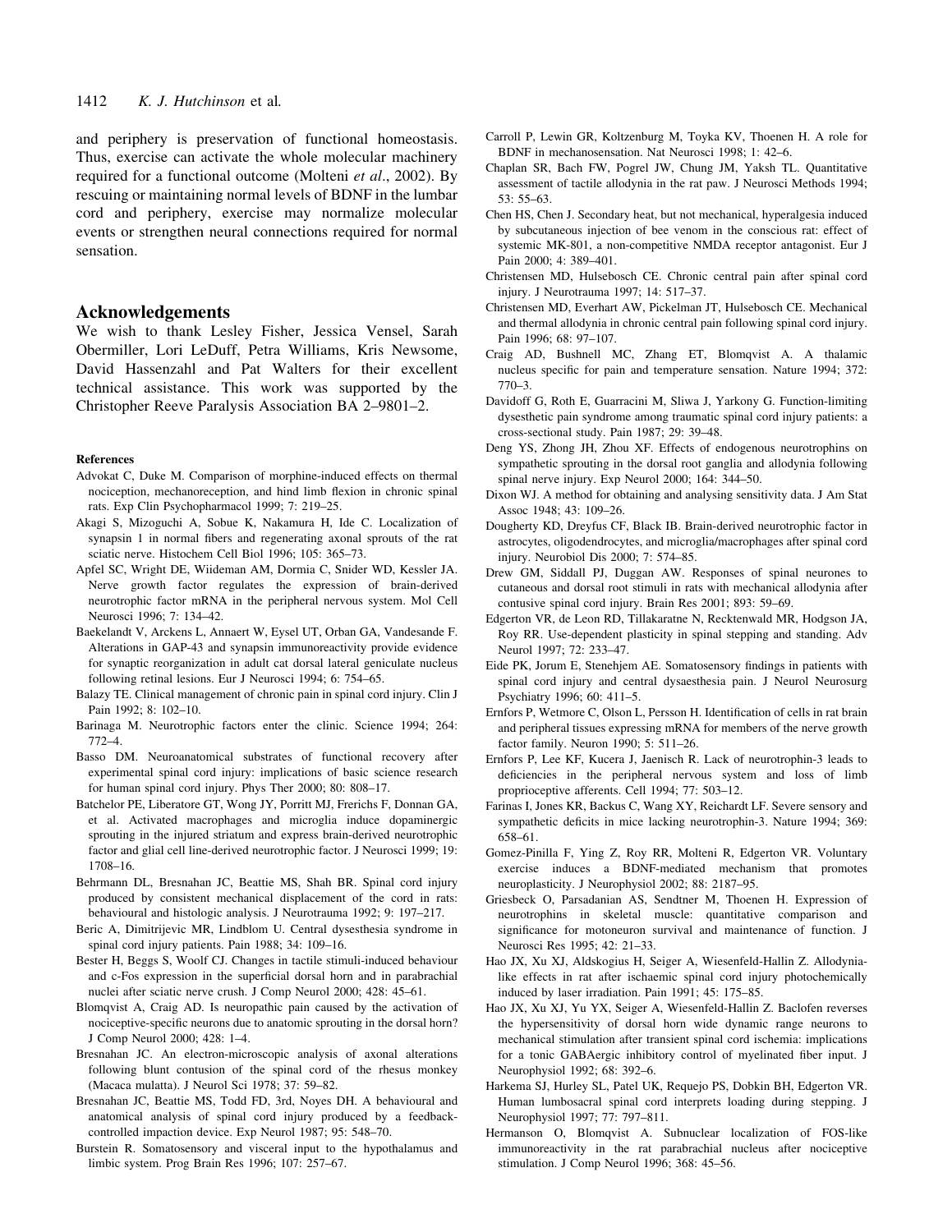- Hesse S, Bertelt C, Jahnke MT, Schaffrin A, Baake P, Malezic M, et al. Treadmill training with partial body weight support compared with physiotherapy in nonambulatory hemiparetic patients. Stroke 1995; 26: 976-81.
- Houweling DA, van Asseldonk JT, Lankhorst AJ, Hamers FPT, Martin D, Bär PR, et al. Local application of collagen containing brain-derived neurotrophic factor decreases the loss of function after spinal cord injury in the adult rat. Neurosci Lett 1998; 251: 193-6.
- Hubscher CH, Johnson RD. Changes in neuronal receptive field characteristics in caudal brain stem following chronic spinal cord injury. J Neurotrauma 1999; 16: 533-41.
- Hutchinson KJ, Linderman JK, Basso DM. Skeletal muscle adaptations following spinal cord contusion injury in rat and the relationship to locomotor function: a time course study. J Neurotrauma 2001; 18: 1075±89.
- Jakeman LB, Wei P, Guan Z, Stokes BT. Brain-derived neurotrophic factor stimulates hindlimb stepping and sprouting of cholinergic fibers after spinal cord injury. Exp Neurol 1998; 154: 170-84.
- Jovanovic JN, Benfenati F, Siow YL, Sihra TS, Sanghera JS, Pelech SL, et al. Neurotrophins stimulate phosphorylation of synapsin I by MAP kinase and regulate synapsin I-actin interactions. Proc Natl Acad Sci USA 1996; 93: 3679±83.
- Jovanovic JN, Czernik AJ, Fienberg AA, Greengard P, Sihra TS. Synapsins as mediators of BDNF-enhanced neurotransmitter release. Nat Neurosci 2000; 3: 323±9.
- Kafitz KW, Rose CR, Thoenen H, Konnerth A. Neurotrophin-evoked rapid excitation through TrkB receptors. Nature 1999; 401: 918-21.
- Kernie SG, Liebl DJ, Parada LF. BDNF regulates eating behaviour and locomotor activity in mice. EMBO J 2000; 19: 1290-300.
- Kerr BJ, Bradbury EJ, Bennett DL, Trivedi PM, Dassan P, French J, et al. Brain-derived neurotrophic factor modulates nociceptive sensory inputs and NMDA-evoked responses in the rat spinal cord. J Neurosci 1999; 19: 5138±48.
- Koerber HR, Mirnics K, Kavookjian AM, Light AR. Ultrastructural analysis of ectopic synaptic boutons arising from peripherally regenerated primary afferent fibers. J Neurophysiol 1999; 81: 1636-44.
- Kohama I, Ishikawa K, Kocsis JD. Synaptic reorganization in the substantia gelatinosa after peripheral nerve neuroma formation: aberrant innervation of lamina II neurons by Abeta afferents. J Neurosci 2000; 20: 1538-49.
- Kolosova LI, Nozdrachev AD, Akoev GN, Moiseeva AB, Riabchikova OV. Activity of foot skin mechanoreceptors and afferent nerve fibres in the adult rat sciatic nerve are altered after central axotomy of sensory neurons. Neuroscience 2000; 96: 215-9.
- Kozlowski DA, James DC, Schallert T. Use dependent exaggeration of neuronal injury after unilateral sensorimotor cortex lesions. J Neurosci 1996; 16: 4776-86.
- Lenz FA, Tasker RR, Dostrovsky JO, Kwan HC, Gorecki J, Hirayama T, et al. Abnormal single unit activity recorded in the somatosensory thalamus of a quadriplegic patient with central pain. Pain 1987; 31: 225±36.
- Liebl DJ, Tessarollo L, Palko ME, Parada LF. Absence of sensory neurons before target innervation in brain-derived neurotrophic factor-, neurotrophin 3-, and TrkC-deficient embryonic mice. J Neurosci 1997; 17: 9113±21.
- Lindsey AE, LoVerso RL, Tovar CA, Hill CE, Beattie MS, Bresnahan JC. An analysis of changes in sensory thresholds to mild tactile and cold stimuli after experimental spinal cord injury in the rat. Neurorehabil Neural Repair 2000; 14: 287-300.
- Lopez SM, Perez-Perez M, Marquez JM, Naves FJ, Represa J, Vega JA. p75 and TrkA neurotrophin receptors in human skin after spinal cord and peripheral nerve injury, with special references to sensory corpuscles. Anat Rec 1998; 251: 371-83.
- Lovely RG, Gregor RJ, Roy RR, Edgerton VR. Effects of training on the recovery of full-weight bearing stepping in the adult spinal cat. Exp Neurol 1986; 92: 421-35.
- Malenka RC, Nicoll RA. Long-term potentiation—a decade of progress? Science 1999; 285: 1870-4.
- Mariano AJ. Chronic pain and spinal cord injury. Clin J Pain 1992: 8: 87–92.
- Melloni RH Jr, Apostolides PJ, Hamos JE, DeGennaro LJ. Dynamics of synapsin I gene expression during the establishment and restoration of functional synapses in the rat hippocampus. Neuroscience 1994; 58: 683±703.
- Mendell LM, Johnson RD, Munson JB. Neurotrophin modulation of the monosynaptic reflex after peripheral nerve transection. J Neurosci 1999; 19: 3162±70.
- Mendell LM, Munson JB, Arvanian VL. Neurotrophins and synaptic plasticity in the mammalian spinal cord. J Physiol  $2001$ : 533: 91–7.
- Michael GJ, Averill S, Nitkunan A, Rattray M, Bennett DL, Yan Q, et al. Nerve growth factor treatment increases brain-derived neurotrophic factor selectively in TrkA-expressing dorsal root ganglion cells and in their central terminations within the spinal cord. J Neurosci 1997; 17: 8476±90.
- Molteni R, Ying Z, Gomez-Pinilla F. Differential effects of acute and chronic exercise on plasticity-related genes in the rat hippocampus revealed by microarray. Eur J Neurosci 2002; 16: 1107-16.
- Neeper SA, Gomez-Pinilla F, Choi J, Cotman CW. Physical activity increases mRNA for brain-derived neurotrophic factor and nerve growth factor in rat brain. Brain Res 1996; 726: 49-56.
- Pan B, Castro-Lopes JM, Coimbra A. Central afferent pathways conveying nociceptive input to the hypothalamic paraventricular nucleus as revealed by a combination of retrograde labeling and c-fos activation. J Comp Neurol 1999; 413: 129-45.
- Poo M. Neurotrophins as synaptic modulators. Nat Rev Neurosci 2001; 2:  $24 - 32.$
- Roy RR, Baldwin KM, Edgerton VR. The plasticity of skeletal muscle: effects of neuromuscular activity. Exerc Sport Sci Rev 1991; 19: 269-312.
- Schmit BD, McKenna-Cole A, Rymer WZ. Flexor reflexes in chronic spinal cord injury triggered by imposed ankle rotation. Muscle Nerve 2000; 23: 793±803.
- Schwab ME, Bartholdi D. Degeneration and regeneration of axons in the lesioned spinal cord. Physiol Rev 1996; 76: 319 $-70$ .
- Siddall P, Xu CL, Cousins M. Allodynia following traumatic spinal cord injury in the rat. Neuroreport  $1995$ ; 6:  $1241-4$ .
- Siddall PJ, Taylor DA, McClelland JM, Rutkowski SB, Cousins MJ. Pain report and the relationship of pain to physical factors in the first 6 months following spinal cord injury. Pain 1999a; 81: 187-97.
- Siddall PJ, Xu CL, Floyd N, Keay KA. C-fos expression in the spinal cord of rats exhibiting allodynia following contusive spinal cord injury. Brain Res 1999b; 851: 281-6.
- Skinner RD, Houle JD, Reese NB, Berry CL, Garcia-Rill E. Effects of exercise and fetal spinal cord implants on the H-reflex in chronically spinalized adult rats. Brain Res 1996; 729: 127-31.
- Stokes BT, Noyes DH, Behrmann DL. An electromechanical spinal injury technique with dynamic sensitivity. J Neurotrauma 1992; 9: 187-95.
- Takei Y, Harada A, Takeda S, Kobayashi K, Terada S, Noda T et al. Synapsin 1 deficiency results in structural changes in the presynaptic terminals in the murine nervous system. J Cell Biol 1995; 131: 1789±800.
- Tessarollo L, Vogel KS, Palko ME, Reid SW, Parada LF. Targeted mutation in the neurotrophin-3 gene results in loss of muscle sensory neurons. Proc Natl Acad Sci USA 1994; 91: 11844-8.
- Trimble MH, Kukulka CG, Behrman AL. The effect of treadmill gait training on low frequency depression of the soleus H-reflex: comparison of a spinal cord injured man to normal subjects. Neurosci Lett 1998; 246: 186±8.
- Tsuda M, Shigemoto-Mogami Y, Koizumi S, Mizokoshi A, Kohsaka S, Salter MW, et al. P2X4 receptors induced in spinal microglia gate tactile allodynia after nerve injury. Nature 2003; 424: 778-83.
- Vaynman S, Ying Z, Gomez-Pinilla F. Interplay between brain-derived neurotrophic factor and signal transduction modulators in the regulation of the effects of exercise on synaptic-plasticity. Neuroscience 2003; 122: 647±57.
- Wang T, Xie K, Lu B. Neurotrophins promote maturation of developing neuromuscular synapses. J Neurosci 1995; 15: 4796-805.